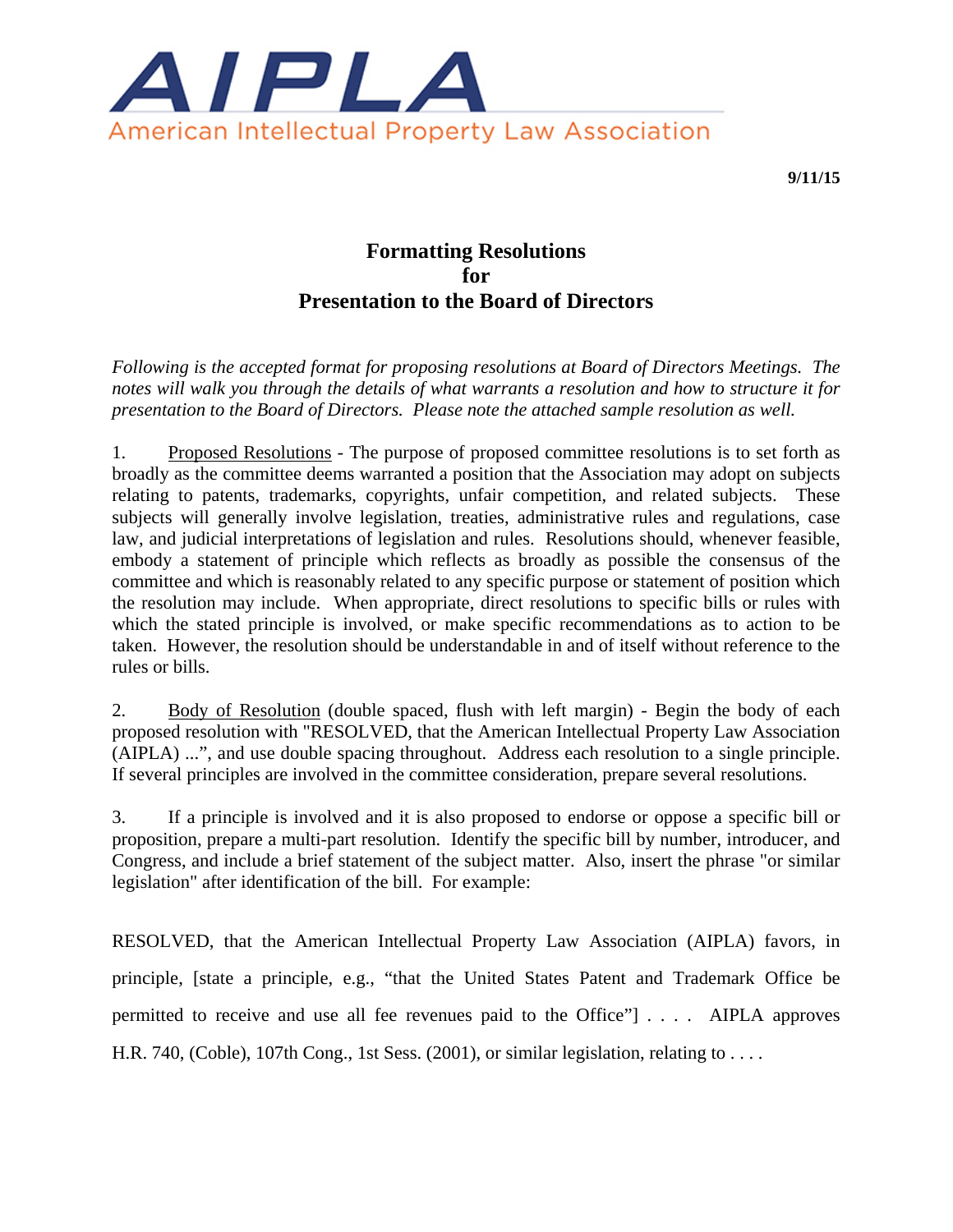4. Do not preface resolutions with "whereas" or an introductory clause. Use the present tense. Resolutions should be understandable in and of themselves without reference to cited bills or rules.

5. Specifically Clauses - Note that "Specifically" begins a new paragraph, flush left.

6. Past Action(s) (single spaced, flush with left margin) – State all past actions taken by AIPLA, starting with the most recent. It is not necessary to quote all resolutions verbatim, but any abstract should be complete (do not incorporate by reference.) Identify the past action by citing the information regarding its adoption (e.g., Board of Directors Meeting – May 17, 1986) as stated in the *Past Action Manual*. Do not include mere consideration or recommendation by a committee under "Past Action." This may appear under "Discussion." Do not include under "Past Action" any positions of other organizations and proposals by their committees that have not also been approved by AIPLA.

7. Discussion (single spaced, flush with left margin) – Present pertinent comments, explanations, discussions, etc., following the "Past Action" section. This portion of the document is critically important. It should explain in detail why the "principle" stated in the resolution is correct. It is the basis for the text of comments to the Congress, the USPTO, the Copyright Office, WIPO, or other intended recipients of the position set forth in the resolution. It is, for example, the response to the question "What is so bad about special treatment for business method inventions?"

If there is a conclusion, separate it with a new heading, "Conclusion."

8. Committee Vote – A tabular indication of the votes of the voting members of the full committee, including the Chair, is required. A majority of the voting committee members constitutes a quorum. To be validly reported as a committee action, approval of a majority of a quorum is required.

When reporting voting results, list the number of voting members of the committee who vote for, against, abstain, and do not reply. Committee Chairs have the discretion to reclassify a voting committee member to a non-voting committee member following two successive failures of a voting member to respond to a request for a vote.

However, as long as a majority of the voting committee members respond, and a majority of those responding are in favor of a proposal, the proposal is a valid committee recommendation. A Committee Chair should not send out final reports and resolutions and tell voting members that no response by a certain date will be interpreted as an affirmative vote.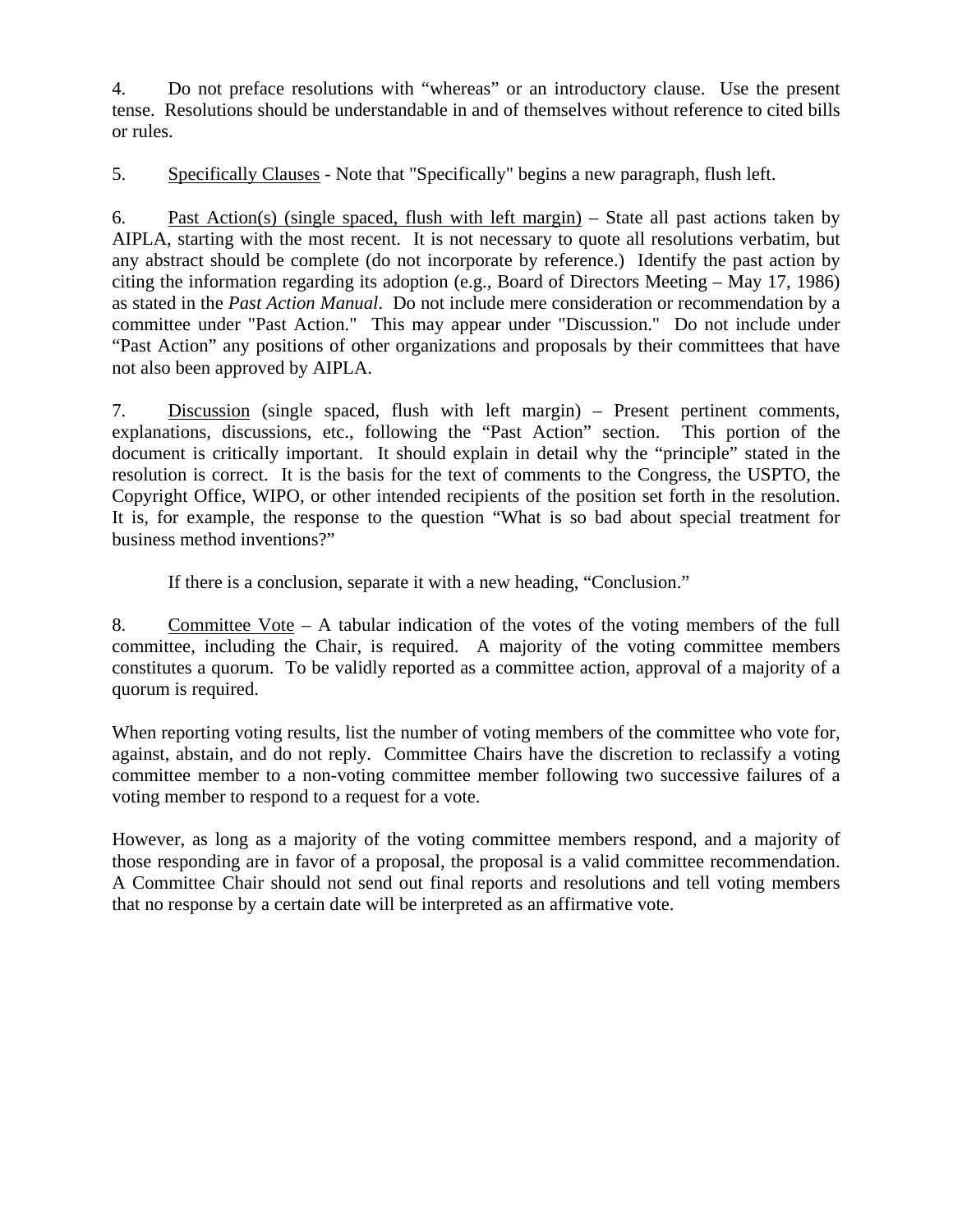## **SAMPLE RESOLUTION**

| TO:   | <b>Board of Directors</b>                                              |
|-------|------------------------------------------------------------------------|
| FROM: | John Wiedemann<br>Chair, Patent Law Committee                          |
| DATE: | September 1, 2011                                                      |
| RE:   | Proposed Resolution on Discriminatory Treatment of Fields of Invention |

RESOLVED, that the American Intellectual Property Law Association (AIPLA) is opposed, in principle, to any legislative, judicial, or administrative action that would result in discriminatory treatment of patent applications based on the field of invention, including different requirements for patentability, different criteria for publication, different opportunities for third parties to challenge patentability, or different requirements to disclose the extent to which the applicant searched for prior art for business method-related inventions.

Specifically, AIPLA opposes H.R. 5364, (Berman),  $106<sup>th</sup>$  Cong., 2d Sess. (2000), or similar legislation that would discriminate against patents on business method inventions.

#### Past Actions

RESOLVED, that AIPLA favors, in principle, relying on the statutory provisions and legislative history of 35 U.S.C. 101 in determining whether computer-related technology constitutes subject matter that is potentially eligible for patent protection.

Specifically, AIPLA opposes the use of special rules or tests not grounded in the statute with respect to questions of subject-matter patentability.

(Board of Directors Meeting – December 7, 2000.)

(List as many Past Actions as appropriate.)